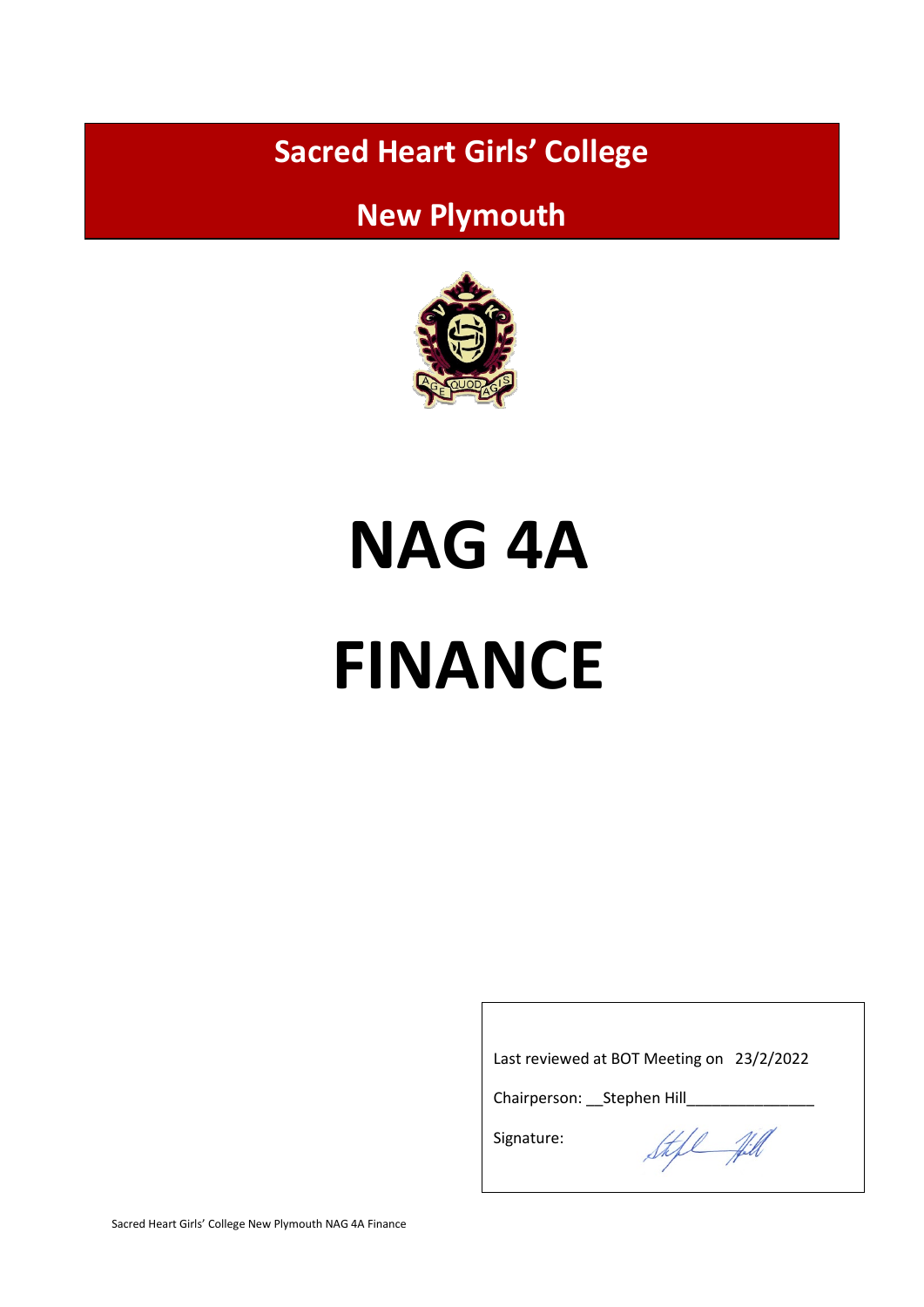**Sacred Heart Girls' College, New Plymouth**

**NAG 4A – FINANCE**

# **CONTENTS PAGE**

#### **CHARTER**

School Charter

### **POLICY**

| Finance (NAG 4A) |  | page |
|------------------|--|------|
|------------------|--|------|

#### **PROCEDURES (NAG 4A - FINANCE)**

| page 2  |
|---------|
| page 3  |
| page 4  |
| page 5  |
| page 6  |
| page 7  |
| page 9  |
| page 10 |
| page 11 |
| page 13 |
|         |

## **SUPPORTING DOCUMENTS (NAG 4A FINANCE)**

| <b>Documentation</b>                   | Location                            |  |  |  |
|----------------------------------------|-------------------------------------|--|--|--|
| Allocation of grant funding            | M Drive                             |  |  |  |
| <b>Annual Accounts</b>                 | Business Manager's Office & M Drive |  |  |  |
| Asset Register and depreciation        | Xero Online                         |  |  |  |
| <b>Budget</b>                          | M Drive                             |  |  |  |
| Ministry Gazette notices and circulars | Staffroom                           |  |  |  |
| <b>Interested Parties Register</b>     | M Drive                             |  |  |  |

#### **THIS WILL BE REPORTED AS FOLLOWS (NAG 4A FINANCE)**

- Regular Management Accounts monthly
- Annual Financial Report approved by Board by 2nd week of May.
- Budget approval at Oct BOT Meeting
- Annual Insurance Review Term 4
- Results of Self-Review Term 2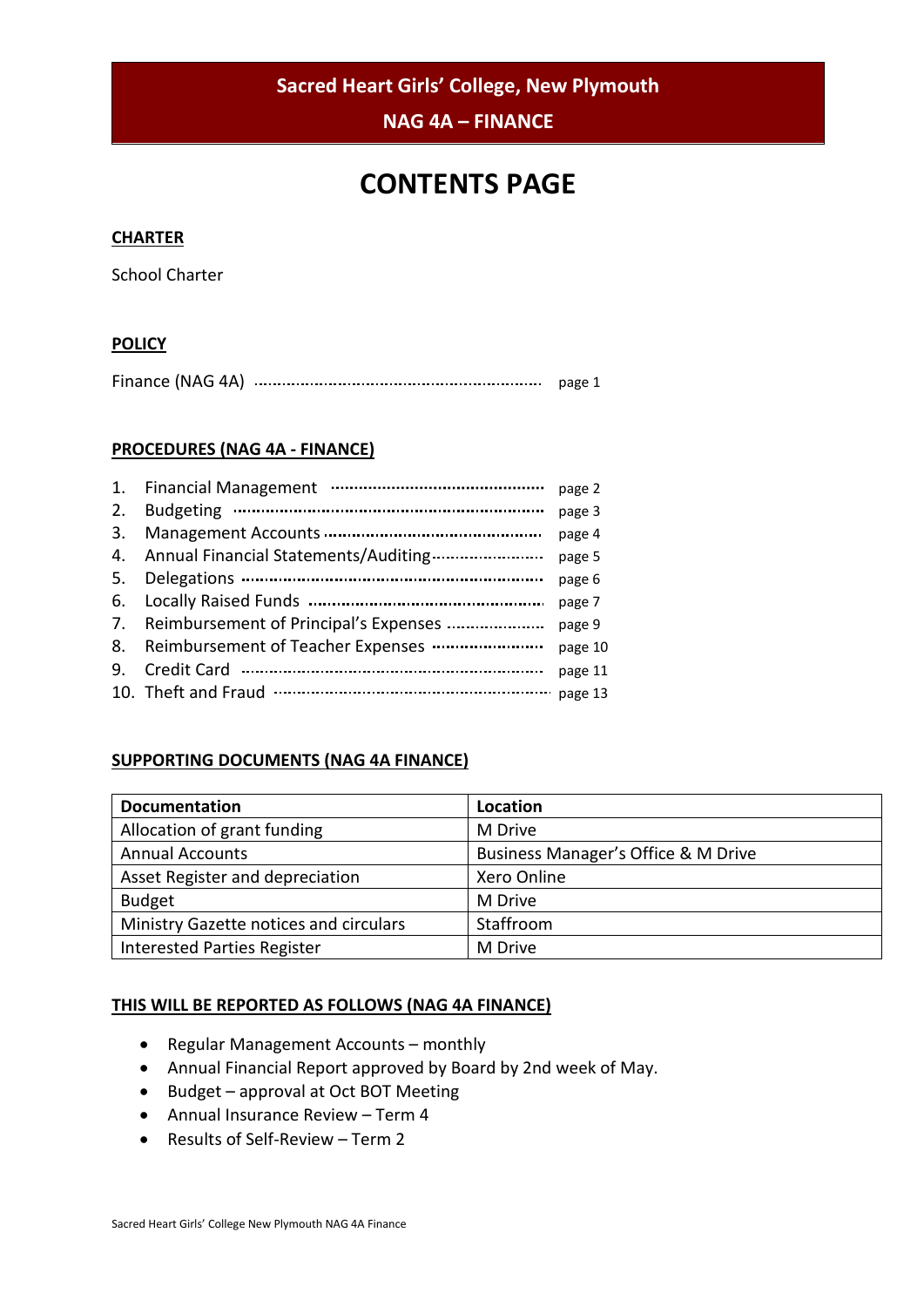

**Sacred Heart Girls' College** 

# *FINANCE POLICY*

According to legislation on financial matters, the Sacred Heart Girls' College Board of Trustees will:

- (a) Allocate funds to reflect the school's priorities as stated in the charter;
- (b) Monitor and control school expenditure, and ensure that annual accounts are prepared and audited as required by the Public Finance Act 1989 and the Education Act 1989.

## **THIS POLICY WILL BE READ IN CONJUNCTION WITH THE SPECIAL CHARACTER POLICY AND THE SCHOOLS' MISSION STATEMENT.**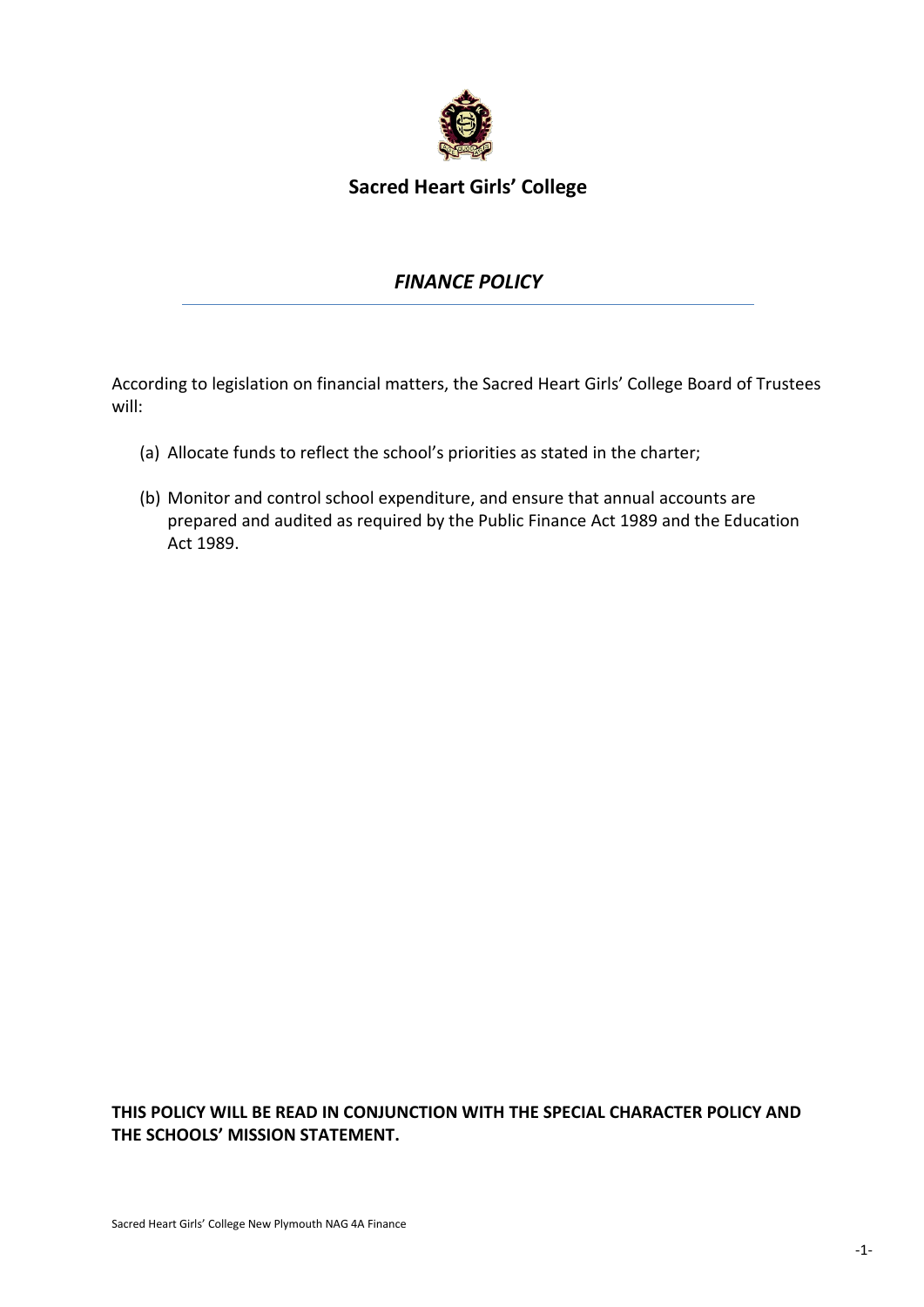- The school will maintain appropriate systems of internal control to ensure that the integrity of the financial records and the finances is maintained at a high level to mitigate the risk of financial failure, fraud or misappropriation.
- Adequate insurance cover will be procured to cover the risk of loss on all property that is the responsibility of the Board. This adequacy of this cover will be reviewed at least annually.
- The fortnightly payroll reports [SUE report, School Leave Report, Transaction Report & Bank Staffing Report] will be reviewed and approved by the Principal. The Annual SUE statement will be reviewed and approved by the Principal and the Board Chairperson.
- The school will maintain throughout the year working capital no less than \$150,000 unless expressly approved by the Board. The purpose of this working capital is to enable the school to procure extraordinary goods, services or personnel that were not budgeted but essential for appropriate delivery of curriculum during a school year.
- The school will maintain an interested parties register. The purpose of this register is to identify situations where staff or board of trustees' outside business interests may conflict with the best interests of the school. The register will be updated at each BOT meeting.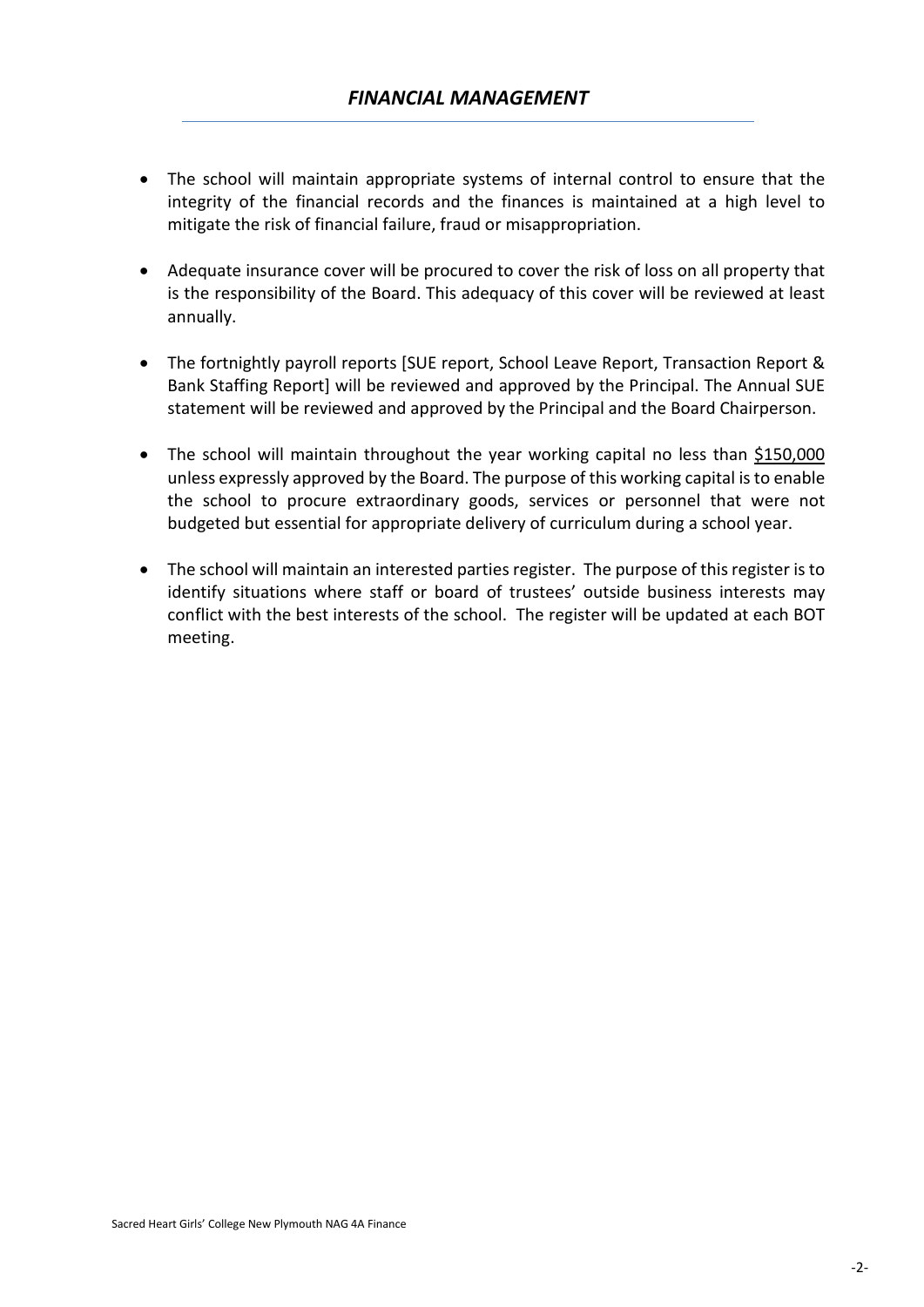# *BUDGETING*

The school will complete an annual budget that is consistent with its annual plan and its strategic plan. The budget will form the basis of communicating to the Leaders of Learning and Senior Leadership Team the expected income and expenditure throughout the year.

The annual budget will be prepared by the Business Manager and approved on the following basis:

- 1. Budget data will be submitted by Leaders of Learning during August.
- 2. Administrative and Overhead Budget data will be prepared by the Business Manager no later than 31 August. The Principal and Business Manager would have reviewed and approved for inclusion in the budget that data referred to in 1 above. Meeting with any budget holders whose submitted budgets is significantly above expectation.
- 3. The Draft budget will be submitted for approval to the Board via the Finance Committee for approval no later than week 2 of October.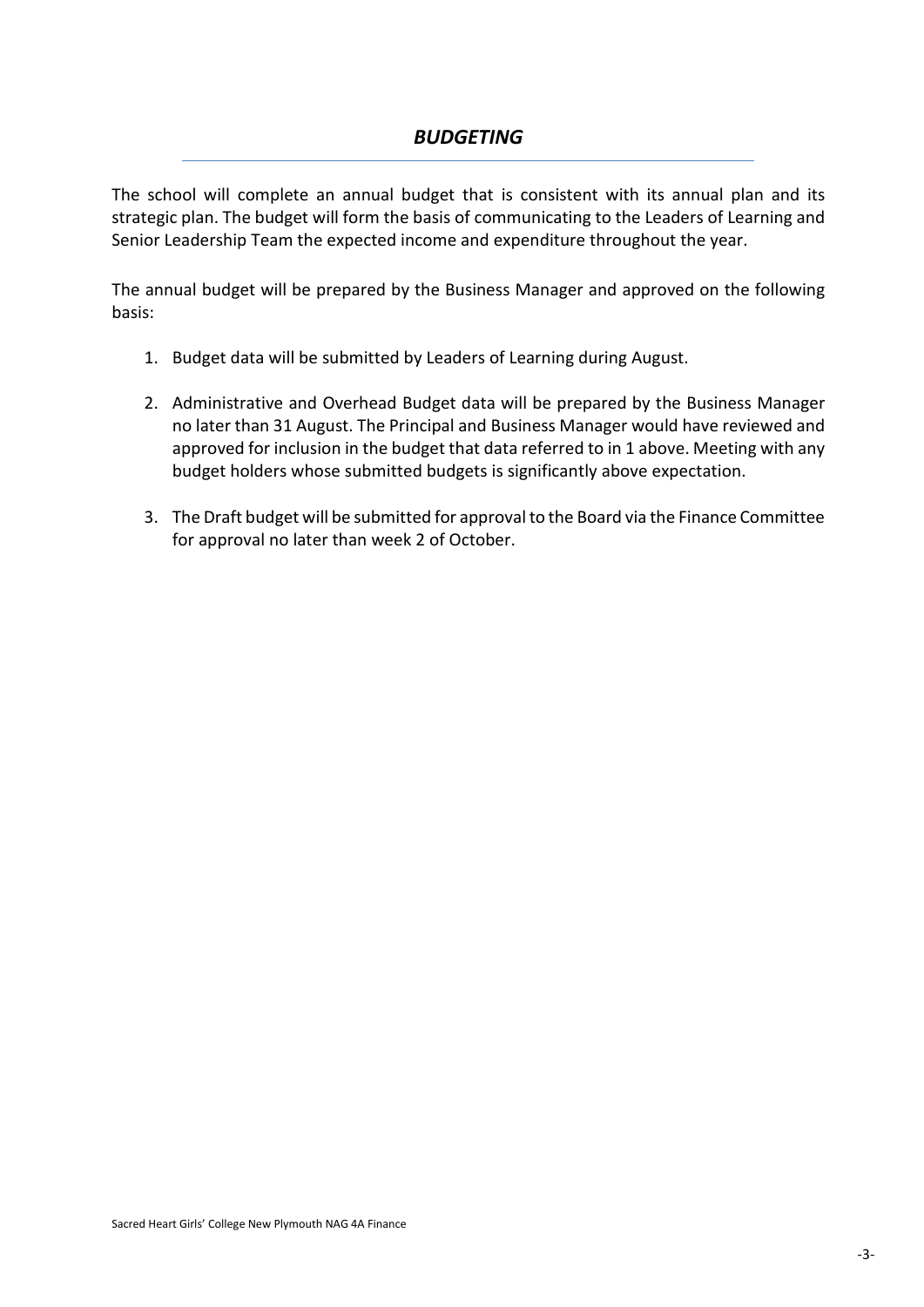Monthly management accounts will be prepared on a timely basis measuring actual financial performance against budget incorporating where necessary a re-forecasting of annual financial performance.

The management accounts for the school will be prepared and presented on the following basis:

- 1. The approved budgets referred to on the previous page will be incorporated into the management reporting system.
- 2. The school will implement and maintain an electronic financial management reporting system that is "fit for purpose".
- 3. Monthly management reports for the months of January to October will be provided to the Board no later than 4 weeks following the end of each month. The reports for the months of November and December will be provided to the Board no later than 28 February in the following calendar year. As a minimum the report will include:
	- a. Financial reports including an profit and loss statement, cash flow and balance sheet (that are supported by reconciled subsidiary records including but not limited to creditors, debtors, fixed assets and accruals).
	- b. A management commentary on variances from budget.
	- c. A schedule of payments including the school credit card made during the month that the will be ratified by the Finance sub-committee.

4. The finance committee will sign off the monthly bank statements and reconciliations, monthly journal report and the BOT chairman will review and sign off the fortnightly payroll reports.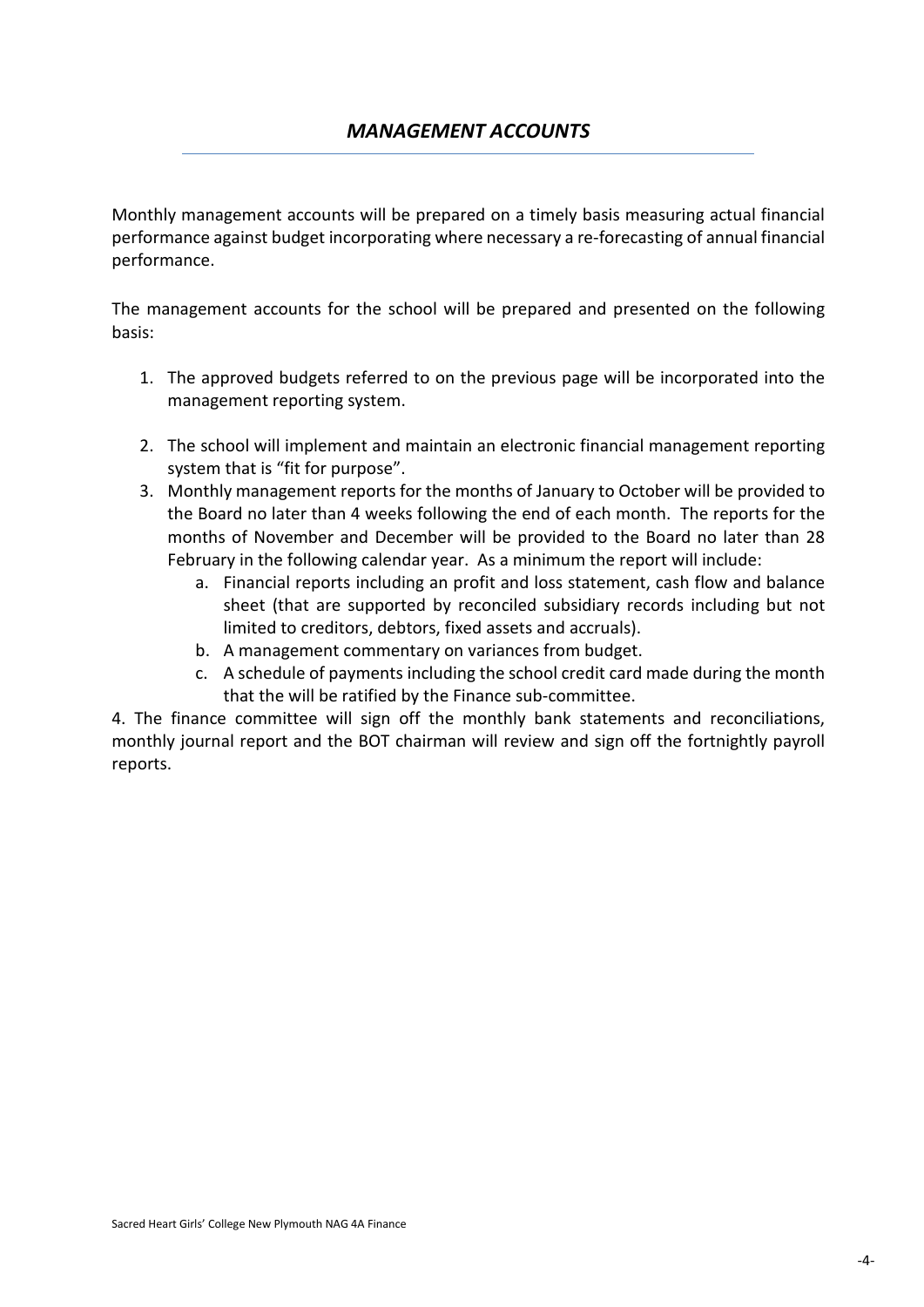## *ANNUAL FINANCIAL STATEMENTS/AUDITING*

The financial statements will be prepared in accordance with the Public Finance Act and the NZ equivalent of the International Financial Reporting Standards. These financial statements will be audited by the Auditor General or their approved delegate. The required timeline for the preparation of the annual statements is as follows:

- 1. The final draft [subject to audit] financial statements will be available for Board approval no later than the end of February.
- 2. The final audited financial statements will be available for Board approval no later than 31st May.
- 3. Any changes in accounting policy with respect to the preparation of these financial statements will require prior approval of the Finance Committee.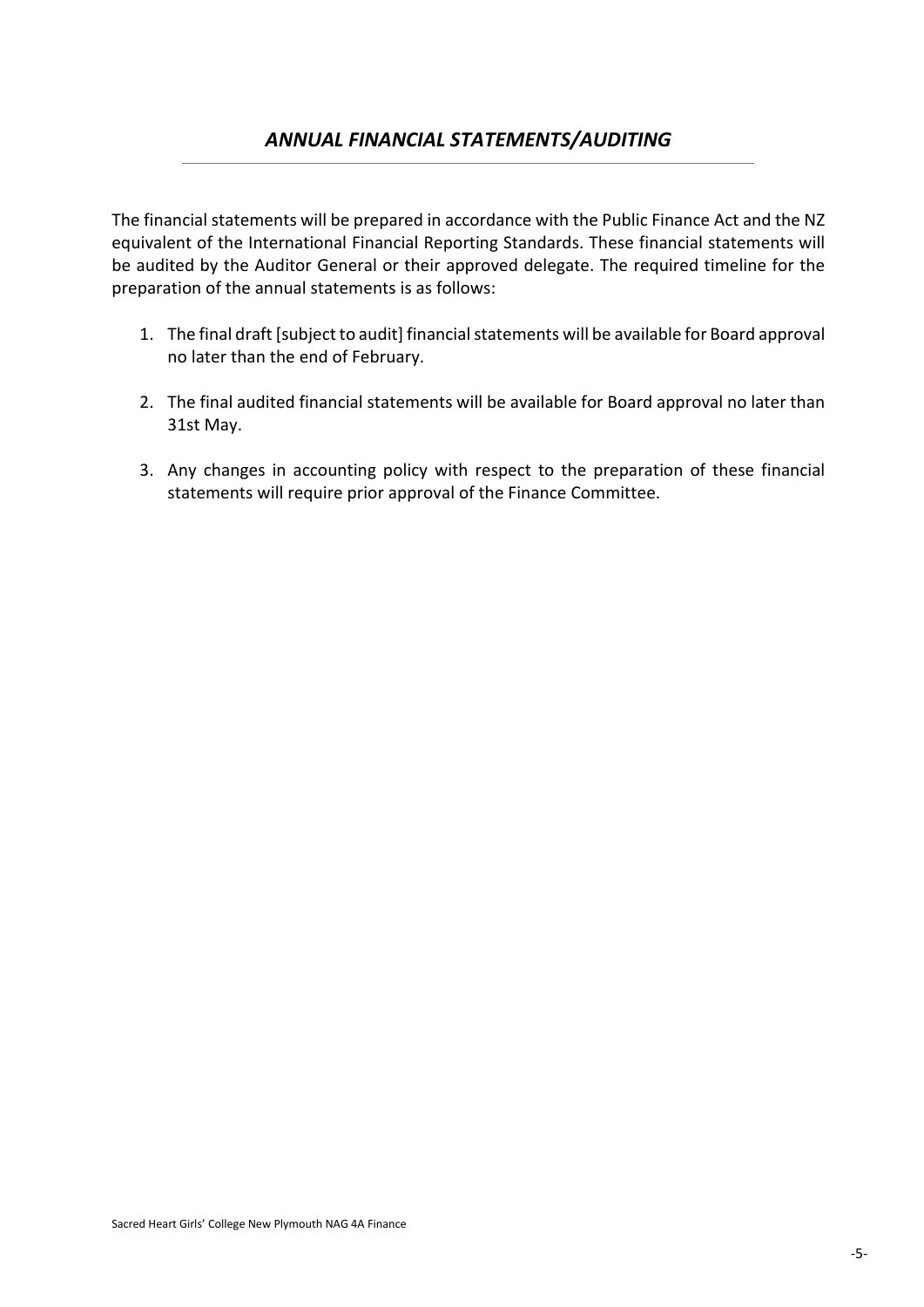Refer to Nag 3 for Delegations to the Principal, page 29. Board delegations to the Principal.

The SHGC Board of Trustees agree that the Finance Committee have delegated authority for approval of expenditure up to \$5,000 and the Finance Committee have delegated authority to approve all grant applications.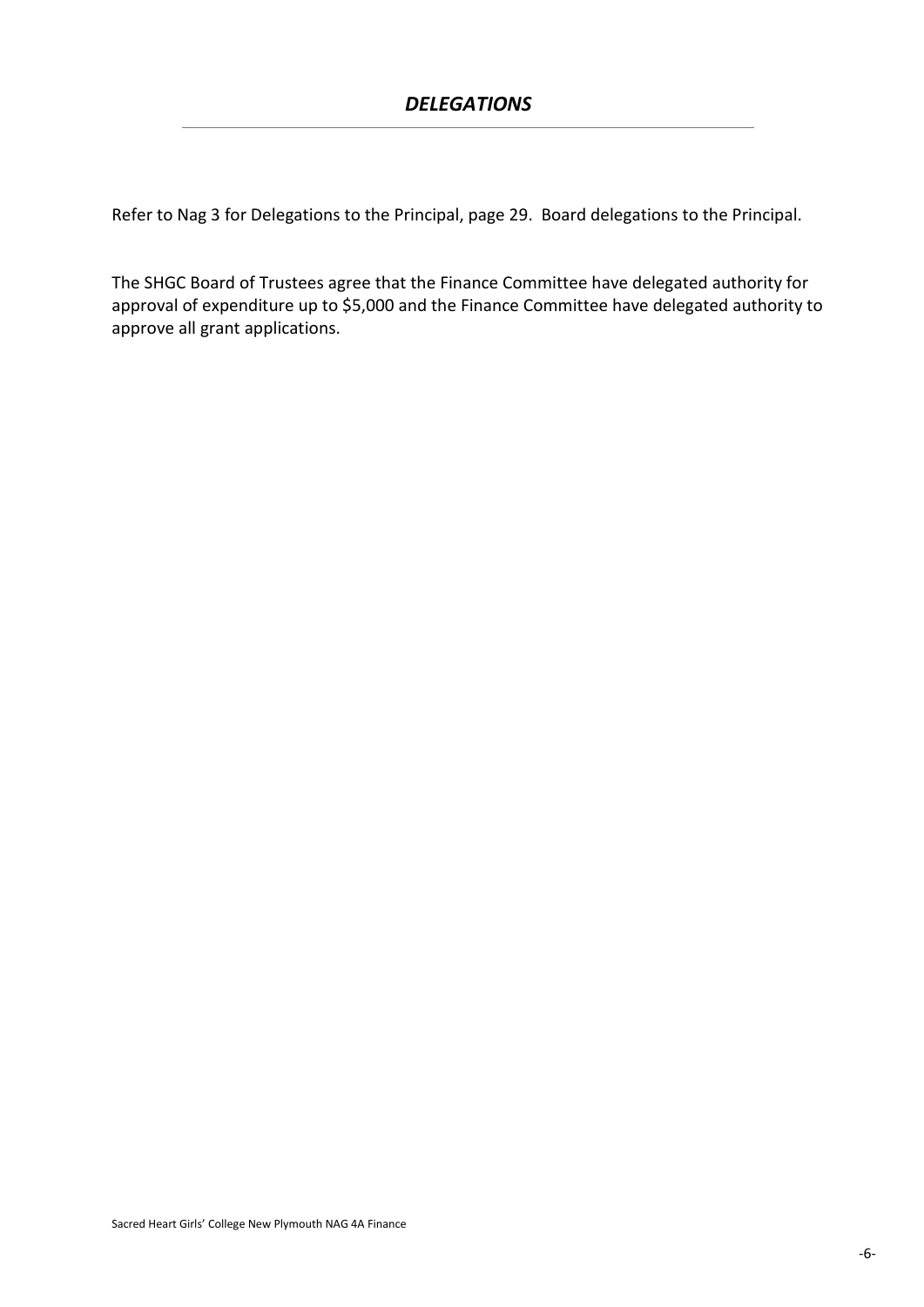- 1. All monies received from staff/student fundraising to be banked by the Accounts Department and recorded in the school's financial system. All monies to be locked in the safe.
- 2. All money will be recorded as to source and destination, and the teacher-in-charge of the project will be responsible for its delivery to the Accounts Department.
- 3. No money will be held in classrooms at any time.
- 4. The attached form is to be used for finance tracking and audit purposes.
- 5. The Board of Trustees will appoint a member to liaise with the PTFA.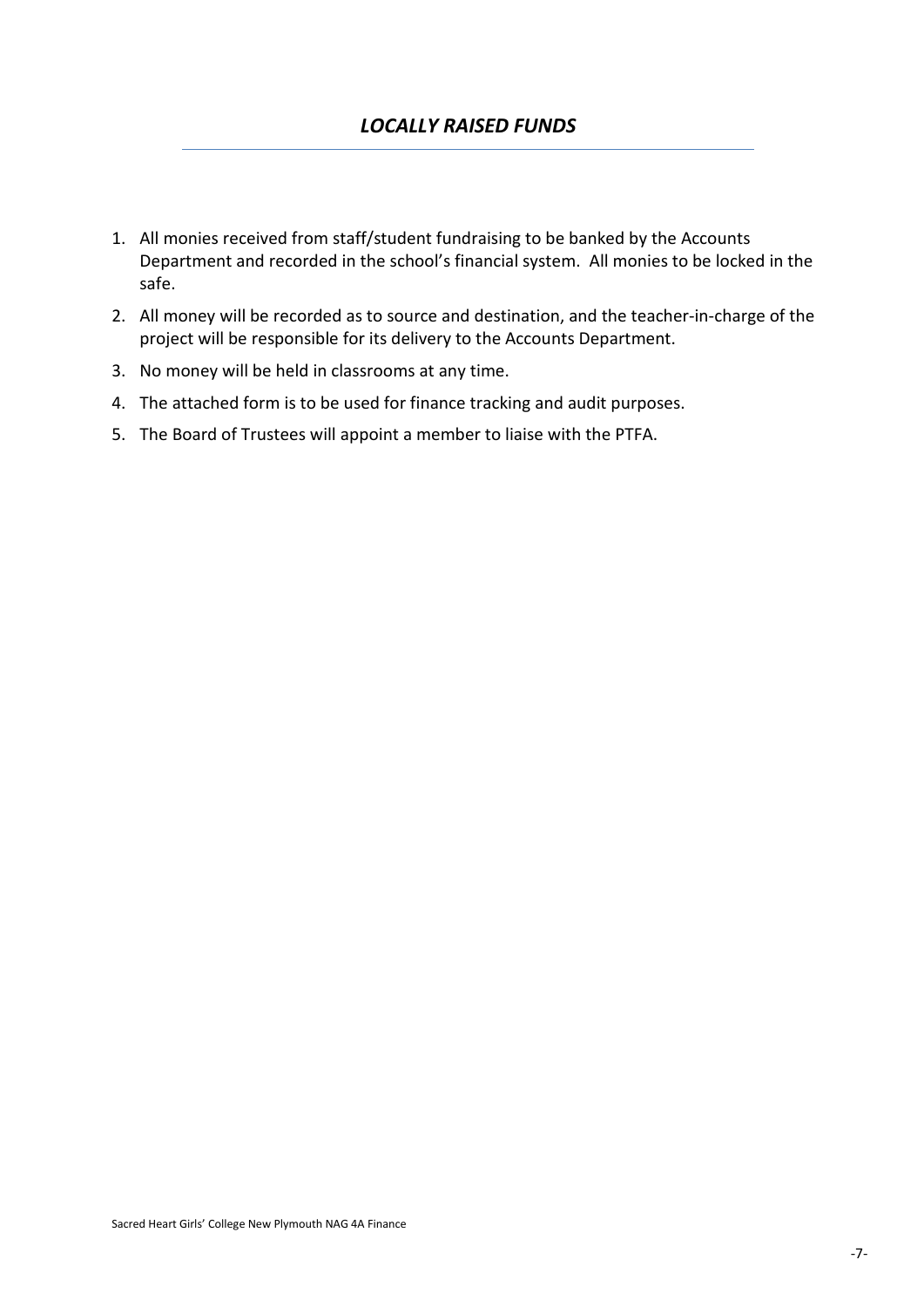

# Sacred Heart Girls' College, New Plymouth

# **Fundraising Form**

| Date of event: or<br>Due Date:                              |  |
|-------------------------------------------------------------|--|
| Event / for:                                                |  |
| Teacher / person in Charge:                                 |  |
| Name of student in charge: or<br><b>Team Members Names:</b> |  |
| Target Amount:<br>(if applicable)                           |  |
| Account Funds to be allocated<br>to:                        |  |
| Expenses from funds:                                        |  |
| <b>Vertical Form:</b><br>(if applicable)                    |  |

\_\_\_\_\_\_\_\_\_\_\_\_\_\_\_\_\_\_\_\_\_\_\_\_\_\_\_\_\_\_\_\_\_\_\_\_\_\_\_\_\_\_\_\_\_\_\_\_\_\_\_\_\_\_\_\_\_\_\_\_\_\_\_\_\_\_\_\_\_\_\_\_\_\_\_\_\_\_\_\_\_\_

\_\_\_\_\_\_\_\_\_\_\_\_\_\_\_\_\_\_\_\_\_\_\_\_\_\_\_\_\_\_\_\_\_\_\_\_\_\_\_\_\_\_\_\_\_\_\_\_\_\_\_\_\_\_\_\_\_\_\_\_\_\_\_\_\_\_\_\_\_\_\_\_\_\_\_\_\_\_\_\_\_

*Other Details:*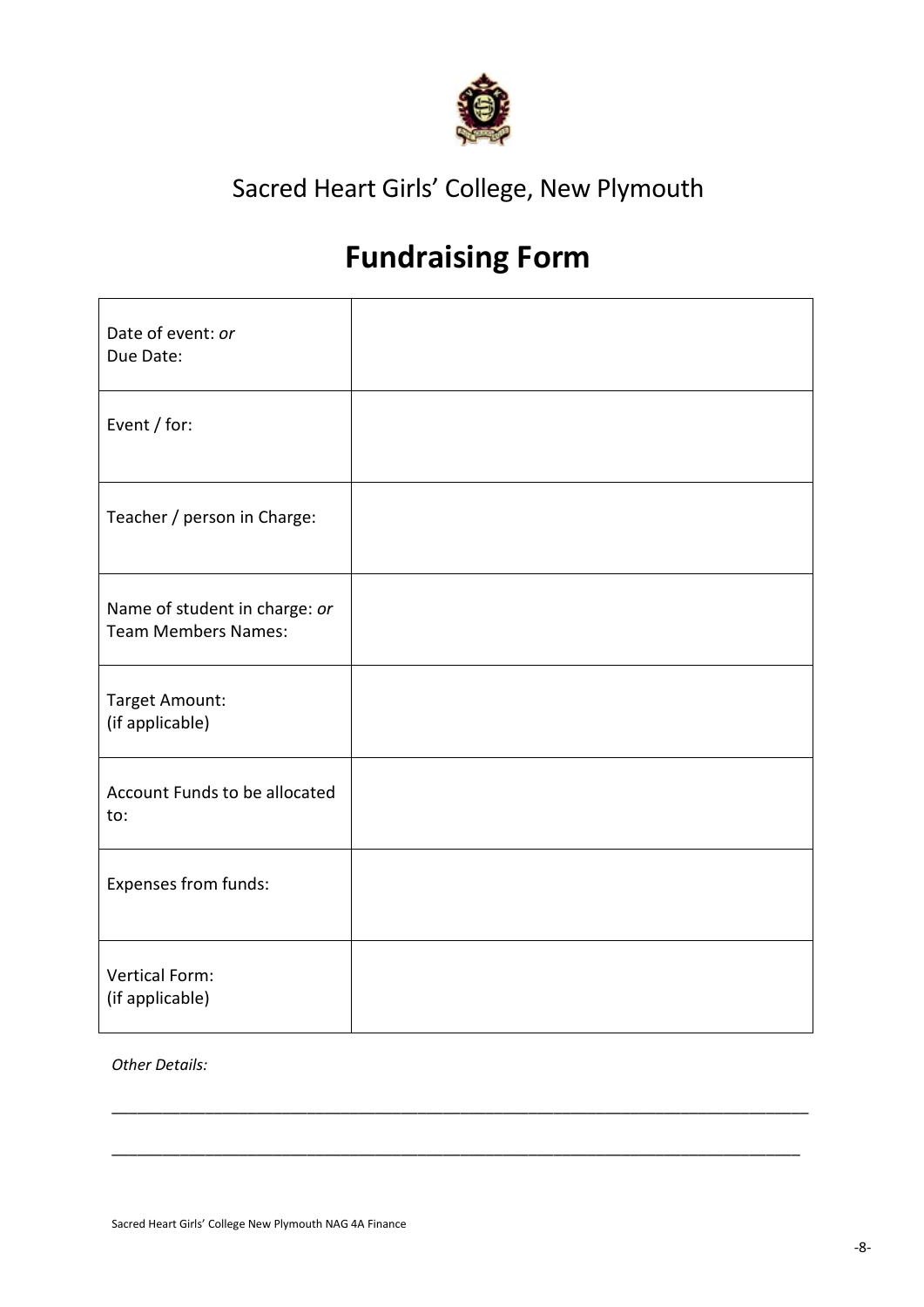It is a responsibility of the Board to ensure the Principal is able to carry out activities which are going to be of benefit to the students and school administration without he or she being financially disadvantaged. Expenditure should be within the budget outlined each year by the Board.

- 1. Use of Private Vehicle: For school related matters other than daily travel to and from school on week days, reimbursement on a per kilometre basis at a rate agreed to on an annual basis by the Board of Trustees and Principal. However, it is recommended that the Secondary Teachers' Collective Employment Contract rate be used as a guide.
- 2. Incidental Expenses: (Non receipted expenses) Actual ceiling to be a dollar value of up to \$300.00 p. a.
- 3. Membership Fees of Professional Associations: This is set at \$2,000.00 p.a. for membership of: a National Association a Local Association one other Professional Association Note: PPTA subscriptions will not be paid from this allowance.
- 4. Attendance at Professional Conferences:
	- (i) SPANZ
	- (ii) PPTA Principals
	- (iii) Catholic Principals

Recommended that the Principal attend two of the three nominated conferences as a matter of right with full reimbursement being made. Additional conferences should have prior Board approval.

- 5. Entertaining School Guests: Actual and reasonable expenses subject to a ceiling \$1,000.00 per year.
- 6. Allowance for the Principal's professional development, is to be included in the College's annual professional development budget.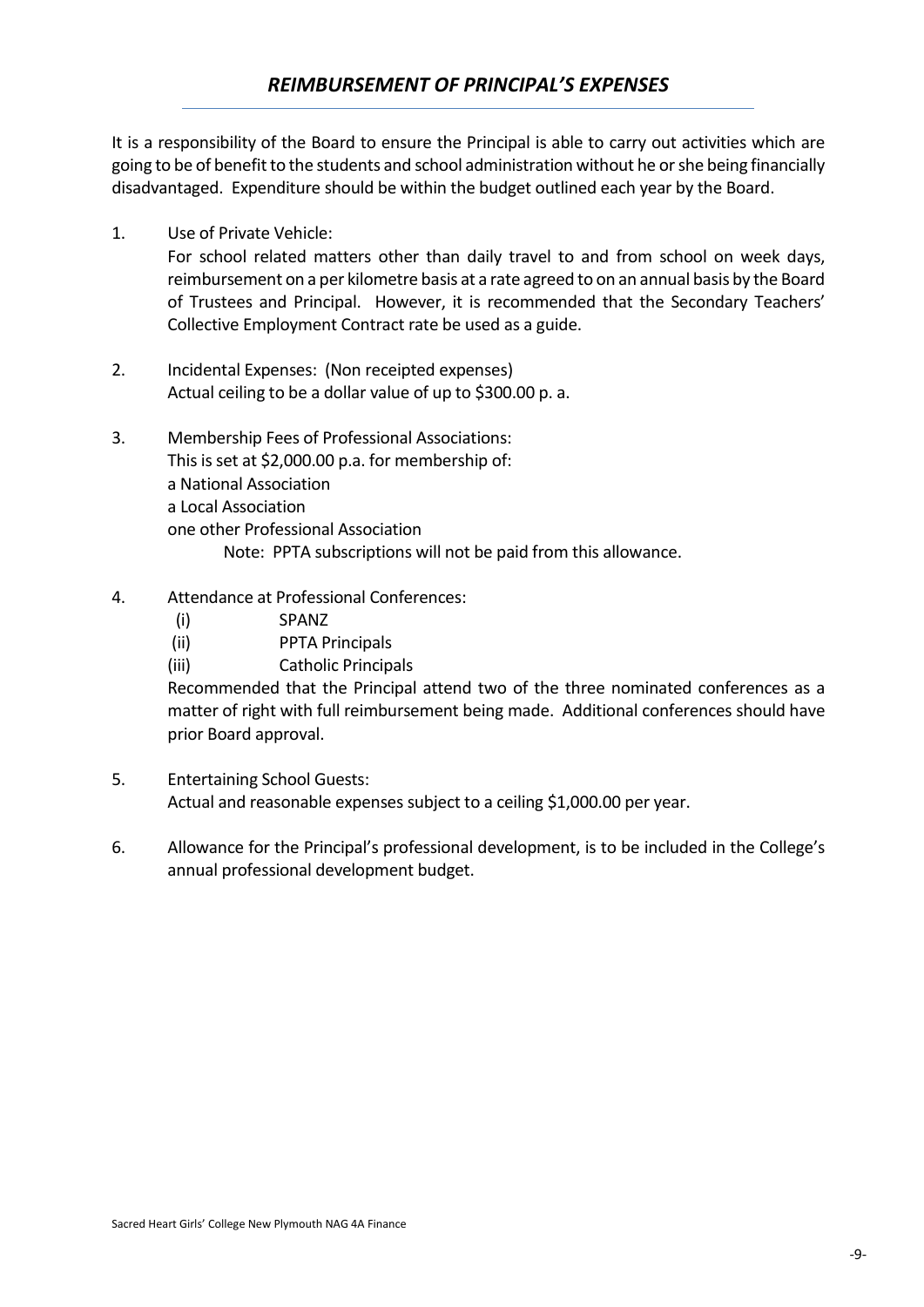It is the responsibility of the Board to ensure teachers are able to carry out activities which are going to be of benefit to the students without themselves being financially disadvantaged. The Board delegates authority to the Principal to administer this procedure.

1. For excursions, camps, professional development and other authorised activities demanded by a College syllabus in accord with Board policy, there will be reimbursement of the actual and reasonable costs of accommodation, meals, travel and incidentals expenses. The same reimbursement will be available to teachers engaged in school business at the direction of the Principal. This reimbursement will be made once the reimbursement form with attached receipts is signed by the staff member and Principal has given it to the Accounts Department. Reimbursement of expenses will occur according to the Secondary Teachers' Collective Employment Contract.

N.B. Travel costs will normally be covered by use of school vehicles. Should a teacher not be able to use a school vehicle they will be reimbursed on an actual fuel cost basis or at per km rate as per Secondary Teachers/Support Staff agreement.

- 2. Travel and other actual and reasonable expenses related to sporting teams are to be approved by the teacher in charge of the sport who is responsible for administering player registration fees and other money available from the administration of the sport.
- 3. When teachers face costs in any of the above activities, it will be possible at the discretion of the Principal to obtain a cash advance against estimated costs. Such cash advances will be taken into account when reimbursement is finalised in any actual case. Receipts for all expenses incurred in such cases must be provided as soon as possible after the conclusion of the activity.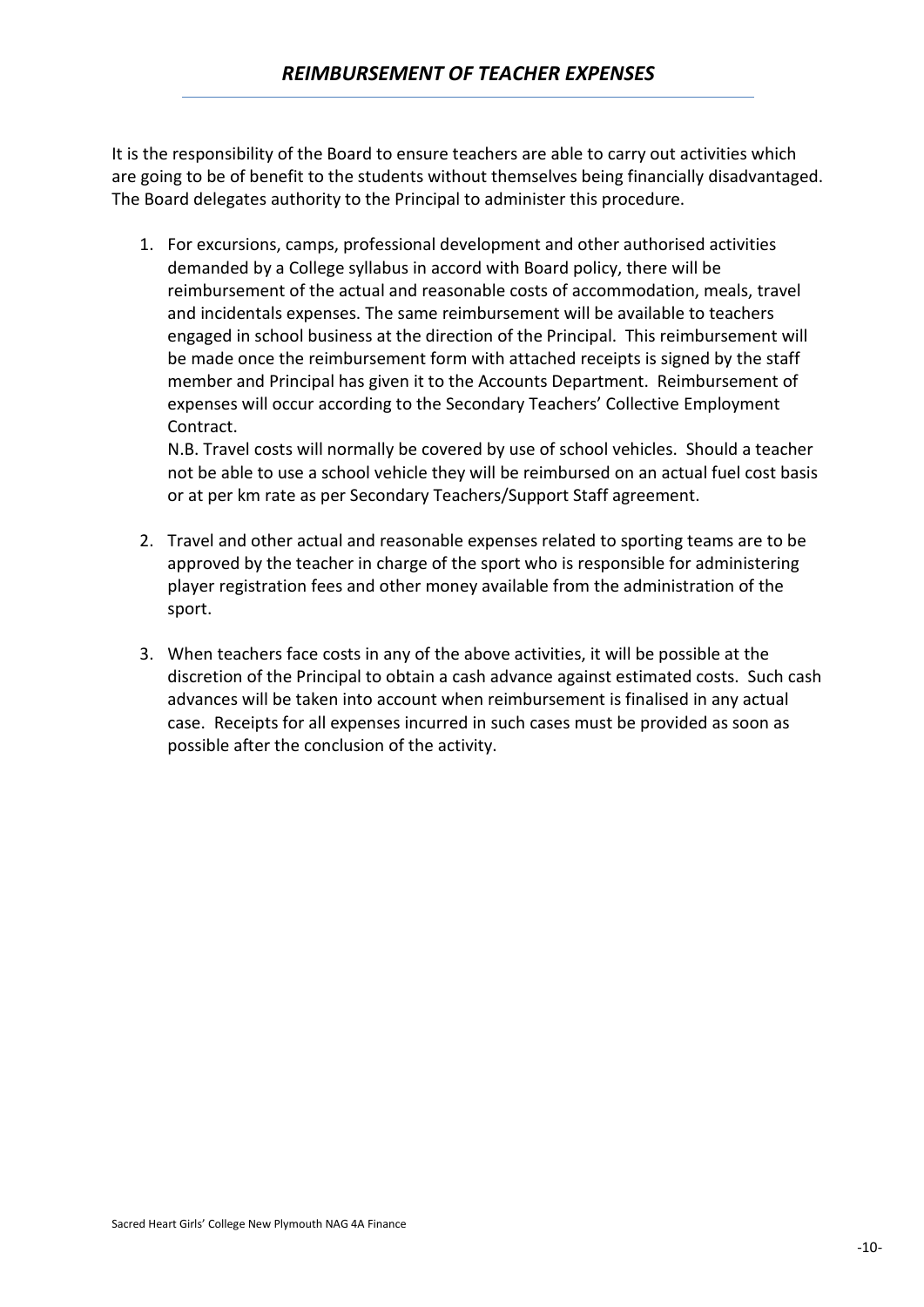- 1. The Principal may only delegate the use of the credit card to either the College Finance Officer, Business Manager or the Principal's PA.
- 2. The credit card is not to be used for any personal expenditure.
- 3. The Board will approve all expenditure on the credit card monthly.
- 4. The PIN and card number if written down, must be kept securely and held only on the school premises.
- 5. Purchases must be within the credit limit applicable to the card. The limit on the card is \$10, 000.00.
- 6. The Principal (i.e.) cardholder must notify the credit card company and the Board of Trustees immediately if the card is lost or stolen.
- 7. The credit card purchase request form (see attached) should be used for each transaction. (For purchases over the internet or phone). If the use of the credit card has been delegated to the person listed in (1.) above, the amount charged to the credit card cannot exceed \$2,000.00 in any one purchase transaction. Amounts in excess of \$2,000.00 must have prior approval by the Principal.
- 8. The Principal (i.e.) cardholder must return the credit card to the school upon ceasing employment there or at any time upon request by the Board.
- 9. All expenditure charged to the credit card is to be supported by:
	- credit card purchase request form for all online/phone purchases
	- A detailed invoice or receipt to confirm that the expenses are properly incurred on school business
	- For expenditure incurred of value greater than \$50.00 (including GST) there should also be a GST invoice to support the GST input credit.
- 10. All purchases should be accounted for within 5 working days of receiving a credit card statement.
- 11. Cash advances are not permitted except in an emergency. Where cash advances are taken, a full reconciliation with receipts, of how the cash was used must be provided. Any unspent monies must be returned to the College.
- 12. Any benefits of the credit card such as membership awards programme are only to be used for the benefit of the College.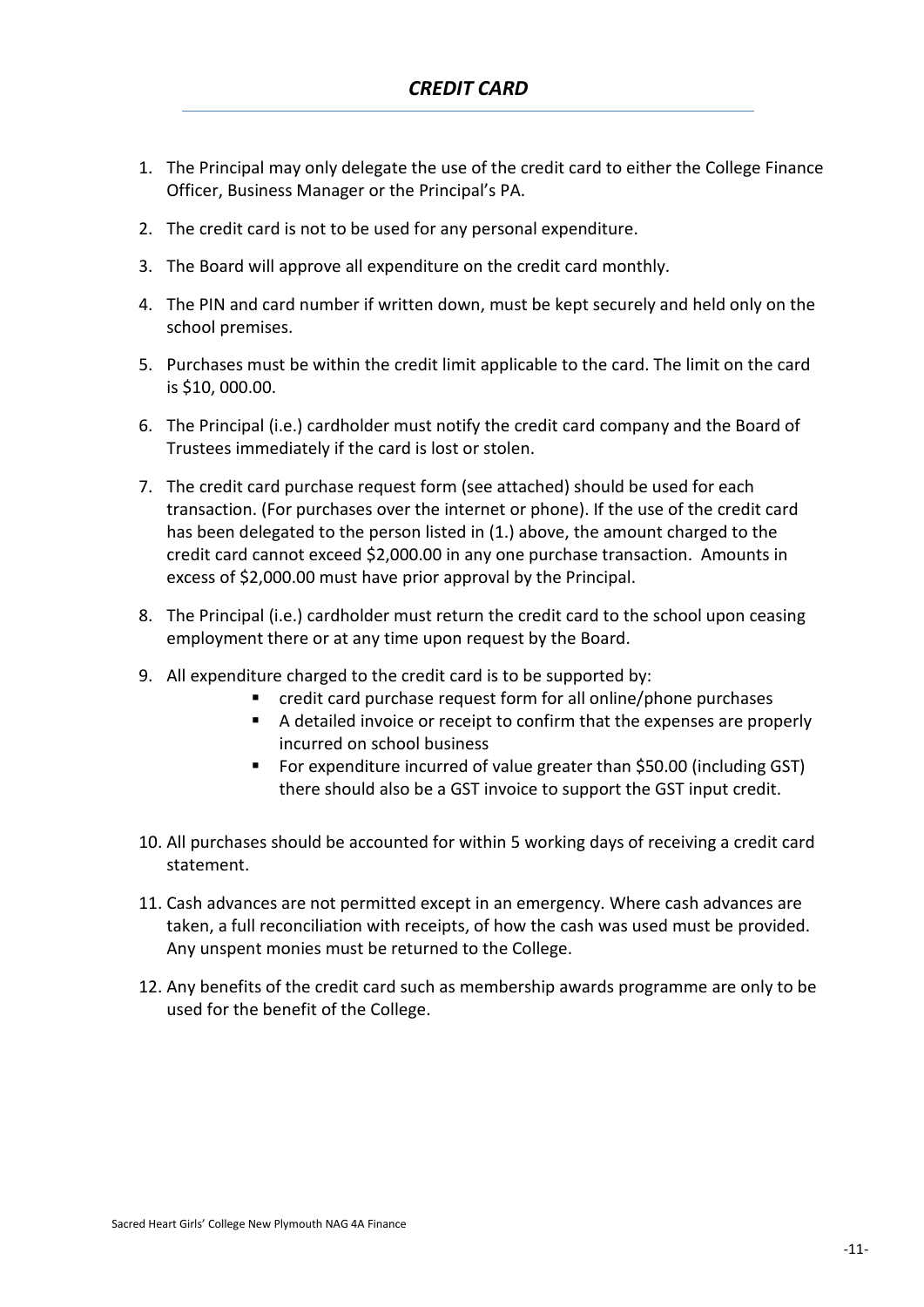| <b>SACRED HEART GIRLS' COLLEGE</b>                                                                                                                                                                                                                                                  |                                                                                      | Cheque No: |                        |        |  |  |
|-------------------------------------------------------------------------------------------------------------------------------------------------------------------------------------------------------------------------------------------------------------------------------------|--------------------------------------------------------------------------------------|------------|------------------------|--------|--|--|
| Date:<br><b>PAYMENT REQUEST FORM</b>                                                                                                                                                                                                                                                |                                                                                      |            |                        |        |  |  |
| ( ) DIRECT CREDIT<br><b>)CHEQUE</b>                                                                                                                                                                                                                                                 |                                                                                      |            |                        |        |  |  |
| <b>)CREDITCARD</b>                                                                                                                                                                                                                                                                  |                                                                                      |            | () STAFF REIMBURSEMENT |        |  |  |
|                                                                                                                                                                                                                                                                                     | Please tick which of the above is appropriate. Supply bank account if direct credit. |            |                        |        |  |  |
| Copy of supporting document MUST BE ATTACHED to this form, to be retained in accounting<br>records e.g. order form, application/registration form, quotation, correspondence, email). Original<br>forms to be sent with the cheque should be attached separately with a paper clip. |                                                                                      |            |                        |        |  |  |
| Pay to:                                                                                                                                                                                                                                                                             |                                                                                      |            |                        |        |  |  |
| Address:                                                                                                                                                                                                                                                                            |                                                                                      |            |                        |        |  |  |
| Cheque to be posted direct? YES / NO (if not will be put into pigeon hole)                                                                                                                                                                                                          |                                                                                      |            |                        |        |  |  |
|                                                                                                                                                                                                                                                                                     |                                                                                      |            |                        |        |  |  |
| <b>Details &amp; Reason</b>                                                                                                                                                                                                                                                         |                                                                                      |            | <b>Accounts Code</b>   | Amount |  |  |
|                                                                                                                                                                                                                                                                                     |                                                                                      |            |                        |        |  |  |
|                                                                                                                                                                                                                                                                                     |                                                                                      |            |                        |        |  |  |
|                                                                                                                                                                                                                                                                                     |                                                                                      |            |                        |        |  |  |
|                                                                                                                                                                                                                                                                                     |                                                                                      |            |                        |        |  |  |
|                                                                                                                                                                                                                                                                                     |                                                                                      |            |                        |        |  |  |
|                                                                                                                                                                                                                                                                                     |                                                                                      |            |                        |        |  |  |
|                                                                                                                                                                                                                                                                                     |                                                                                      |            |                        |        |  |  |
|                                                                                                                                                                                                                                                                                     |                                                                                      |            |                        |        |  |  |
|                                                                                                                                                                                                                                                                                     |                                                                                      |            |                        |        |  |  |
|                                                                                                                                                                                                                                                                                     |                                                                                      |            |                        |        |  |  |
| Date Required:                                                                                                                                                                                                                                                                      |                                                                                      |            | <b>TOTAL</b>           |        |  |  |
| These payments will be made on a Tuesday unless the payment is                                                                                                                                                                                                                      |                                                                                      |            |                        |        |  |  |
| Very urgent, please see Liz or Maree if this is the case.                                                                                                                                                                                                                           |                                                                                      |            |                        |        |  |  |
|                                                                                                                                                                                                                                                                                     |                                                                                      |            |                        |        |  |  |
| Requested by: _                                                                                                                                                                                                                                                                     |                                                                                      |            |                        |        |  |  |
| Authorised by:                                                                                                                                                                                                                                                                      |                                                                                      |            |                        |        |  |  |